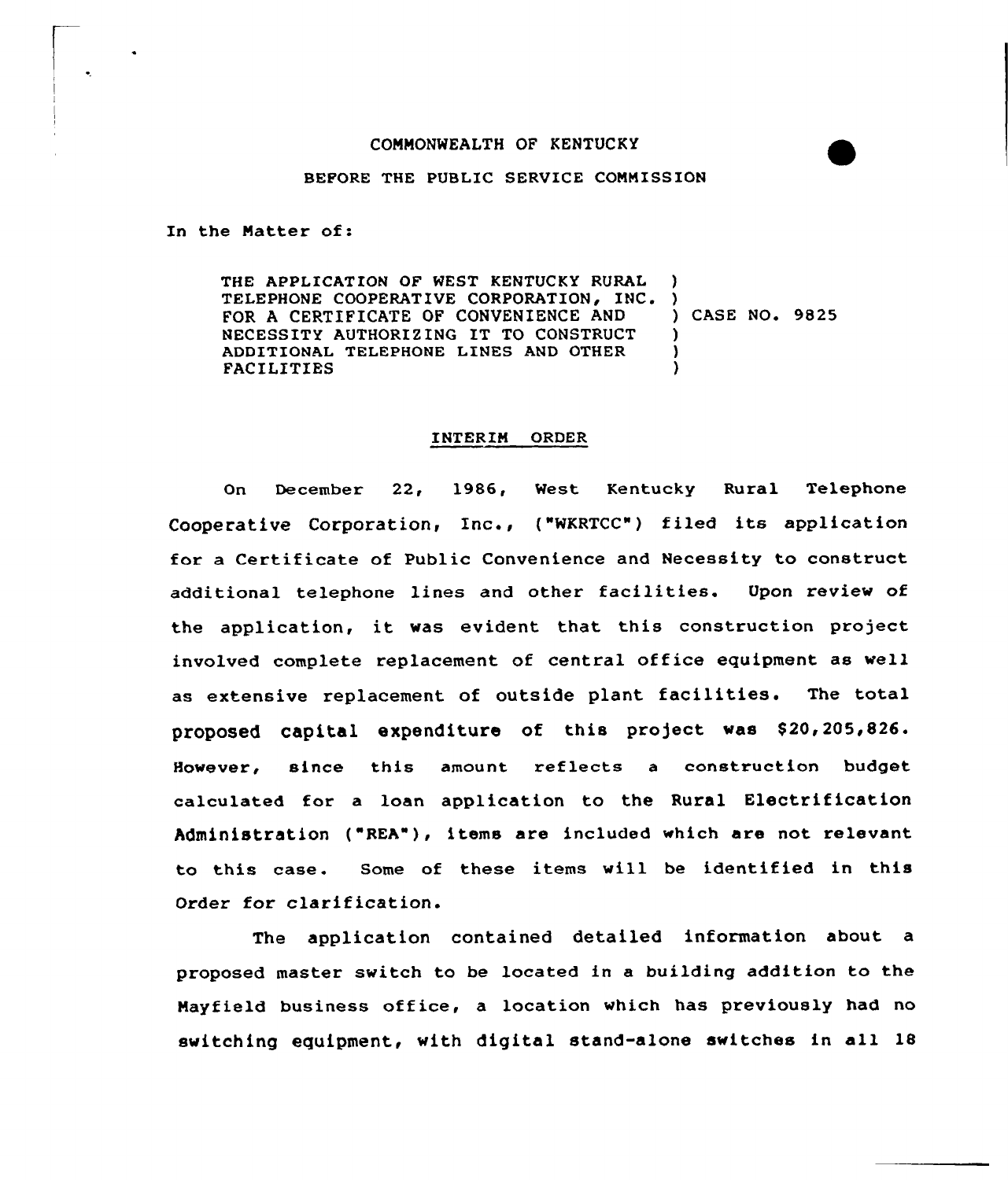exchanges. These switches were to be connected to the master switch by a combination of microwave radio and T-Carrier. Based on the information provided, this configuration created concerns, because it seemed more costly than necessary. For instance, the usual approach for digital central office conversion is to use a host-remote cluster arrangement, which involves a host switch in one exchange with dependent, but less expensive, remote switching equipment in surrounding exchanges. According to cost estimates supplied by WKRTCC, a remote switch is S100,000 less expensive than a stand-alone switch; therefore considerable savings could result from the use of remote switching equipment.

Another major concern was the proposed Mayfield master toll switch and associated microwave equipment. The main purpose of this switch appeared to be for concentrating toll traffic, thereby eliminating the need for some of the existing toll routes. In addition to the expenditures in microwave equipment, this toll configuration requires extra switching and trunking investments. Since it was assumed that the present method for routing toll traffic is adequate, provided that some of the analog routes were upgraded for digital transmission, this expenditure of over S2 million required further investigation.

On March 6, 1987, an informal conference was held to discuss some of the staff's concerns with representatives for WKRTCC. At the conference, it became apparent that this propose configuration had long been abandoned and that the design was now greatly altered. Brief descriptions of the new proposal seemed an improvement over the original proposal, since the new design

 $-2-$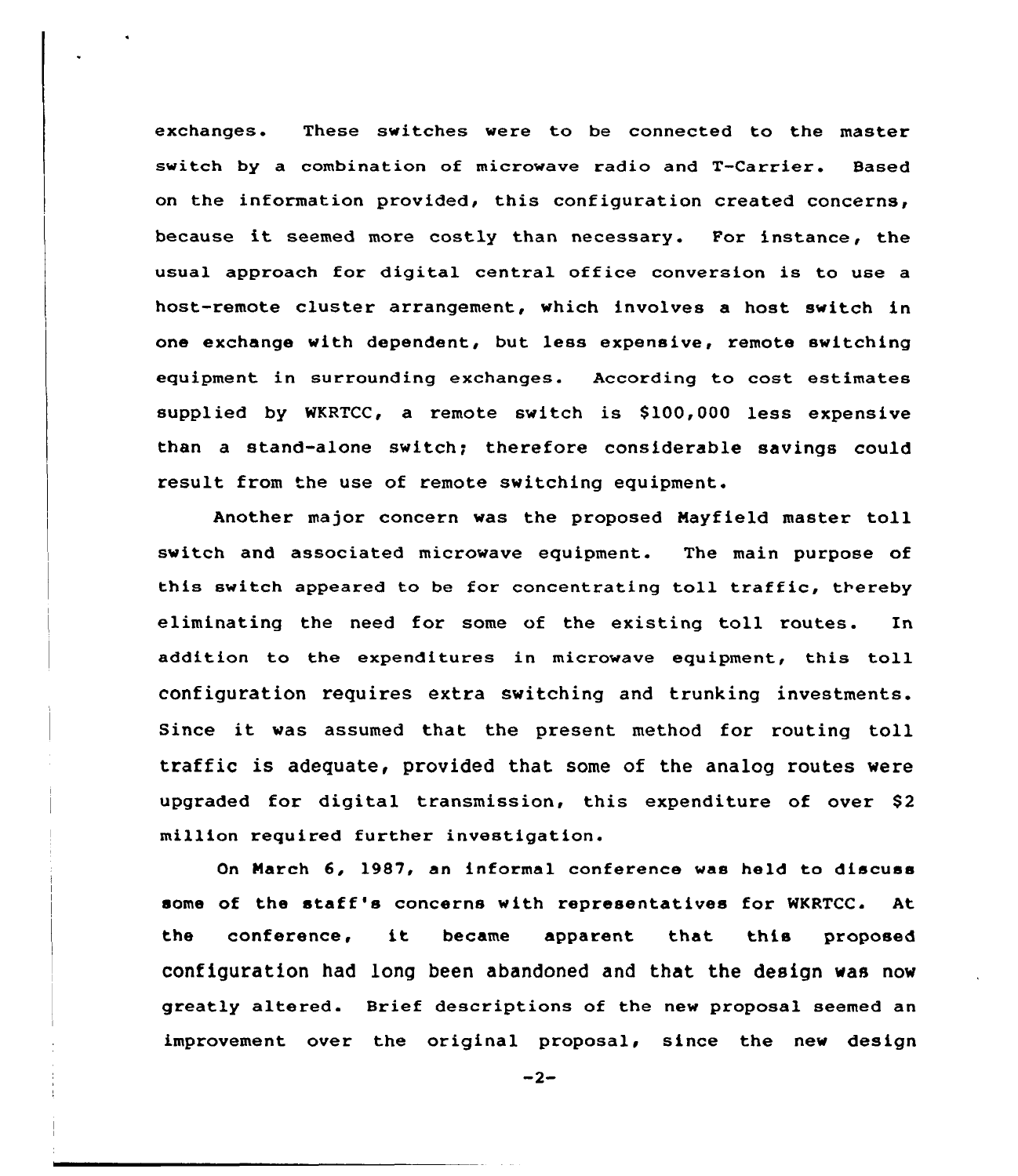incorporated a host-remote concept and the planned master toll switch was eliminated. WKRTCC was asked to file a revised application, which was subsequently filed on March 23, 1987.  $\mathbf{A}$ review of the new proposal revealed that savings were less than expected since the Hayfield master toll switch was simply moved to the tolsoadale exchange. The savings that should have resulted from the use of remote switching equipment in 14 of the exchanges were partially offset by the increased number of spanlines required to support the remotes.

 $\sim$   $^{\circ}$ 

Additional information was requested by Order dated April 29 19B7, with the response filed on May 14, 1987. Although this response clarified some questions, there are issues which are still unresolved and require further investigation. The most important issue is the planned rearrangement of WKRTCC's toll network and associated expenditures. This was the sub)ect of an informal conference held on June 4< 1987, attended by Commission staff and representatives of the engineering firm representing WKRTCC, Central Associated Engineers, Inc. Additional information has been requested by Order dated June 9, 1987, with responses due by July 15, 1987.

This case was filed unusually late in the planning process. Most of the documentation originally filed was prepared between October 1984 and March 1985, yet was not filed with the Commission until December 1986. Additional delays have occurred since the project has been substantially revised. Although revisions are to be expected in projects of this magnitude, it should be noted that the revised design was prepared in Nay 1985, well before the

 $-3-$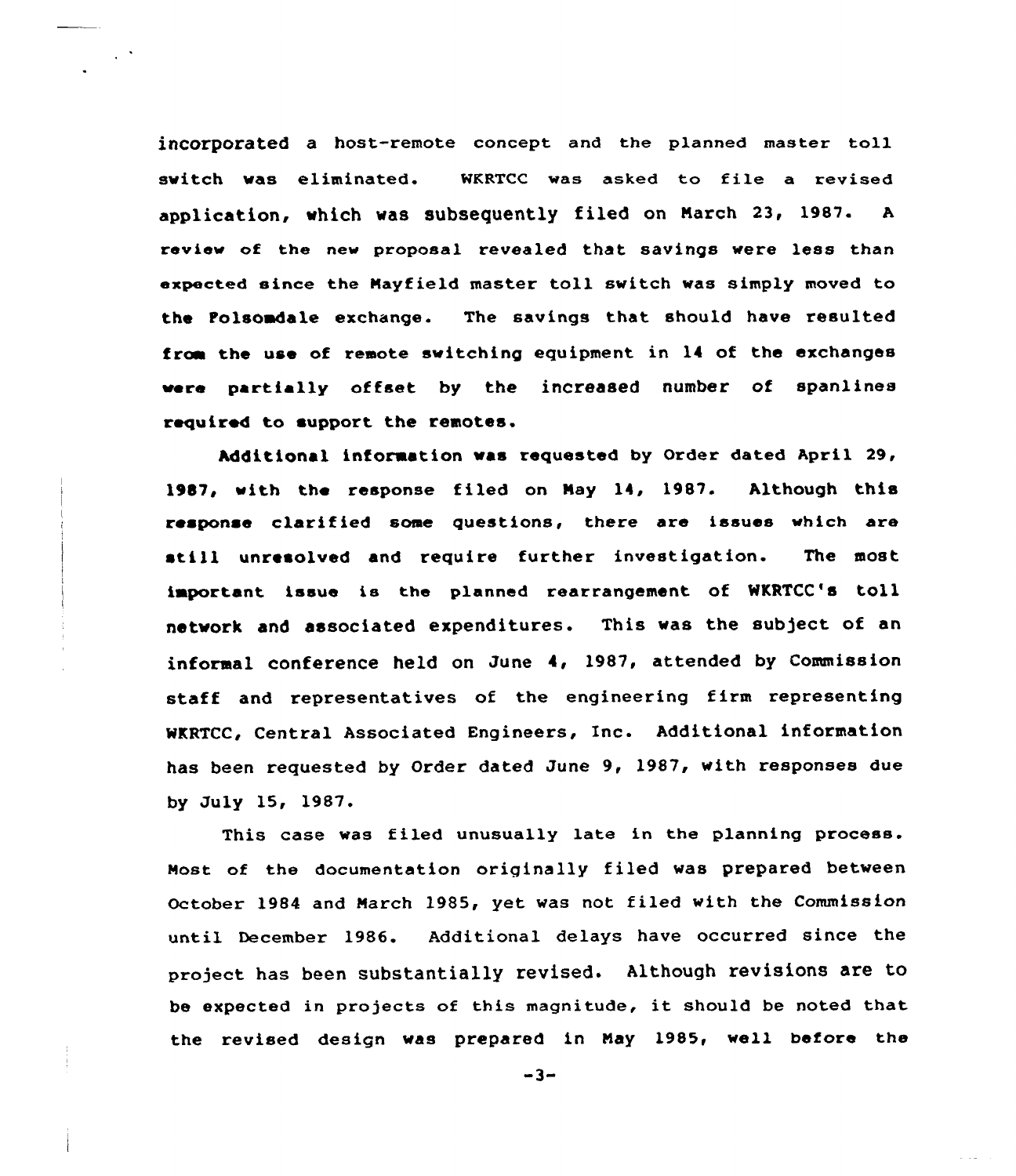December 1986 filing date. <sup>A</sup> considerable amount of time had been spent reviewing the erroneously filed data, and as previously mentioned, further investigation on some issues is still required. However, due to the filing delays, this investigation cannot be completed before construction is scheduled to begin. Some of this construction is urgently required and is unrelated to the toll rearrangement issue. Therefore, the Commission is of the opinion that approval should be given for items that do not require further investigation. In addition, because the filing is basically a copy of the REA loan application, some items are included that are not relevant to this case and therefore some clarification would be useful to insure an understanding of which items are still pending investigation.

WKRTCC plans to invest  $$3,524,785$  for replacing buried cable. Existing cable is air-core and has been the source of significant maintenance problems. Detailed plans were filed for the Folsomdale exchange, with costs for the other exchanges estimated using data from Folsomdale. The total amount for Polsomdale af approximately \$209,000 was used to obtain average costs per modified mile, per new subscriber, and per 5-year projection subscriber. These averages were then applied to each exchange and averaged together to obtain an estimated replacement cost for that exchange. Estimates obtained in this manner cannot be expected to have a high degree of accuracy. However, detailed studies will be performed prior to beginning construction. Therefore, the Commission will authorize this replacement of buried cable, provided that a summary of the detailed study for each exchange be

 $-4-$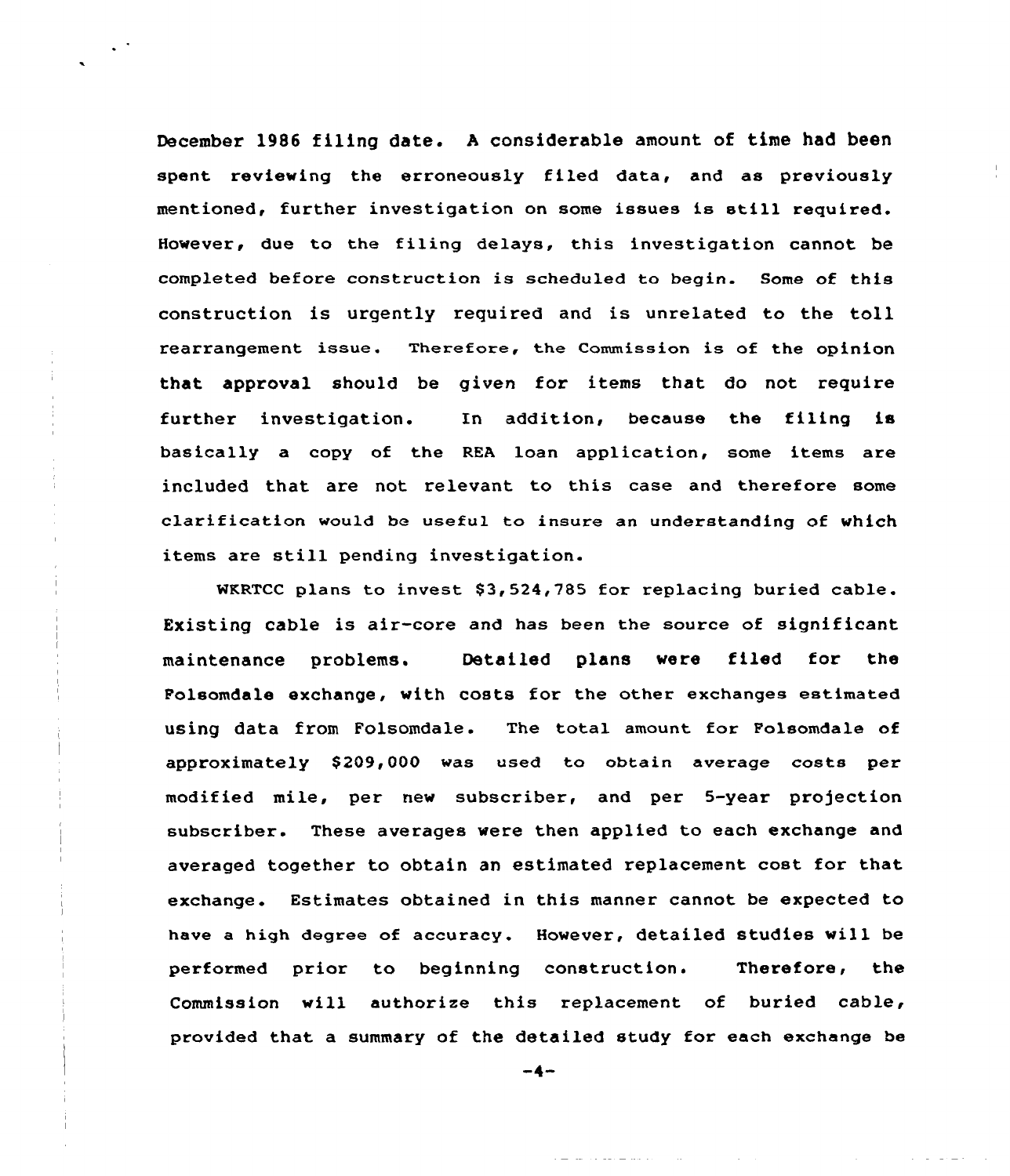filed as soon as this information is available and prior to beginning construction.

 $\ddotsc$ 

Several items were included in the application which do not require certification. These include routine investments in station drops and protectors, vehicles and work equipment, furniture and office equipment, station equipment, and station connections. The individual amounts involved do not indicate that any extraordinary activity is occurring and WKRTCC is expected to make sound management decisions concerning these investments.

The financial data supplied assumes significant amortization of removed plant. However, any such amortization will require specific Commission approval and should be applied for when exact details are known. The application does not request approval for amortization and is not being considered in this case.

The application includes a contingency amount of  $$1,020,628$ which is allocated to the various accounts. However, this amount appears to be derived for the purpose of keeping the REA loan amount constant after revisions have been made. This amount is not being considered as a cost of construction.

## FINDINGS AND ORDERS

The Commission, having considered the evidence of record and being advised, is of the opinion and finds that:

1. Public convenience and necessity require that the replacement of buried cable as proposed in the application be performed and that a Certificate of Public Convenience and Necessity be granted for this purpose.

2. <sup>A</sup> summary of the detailed study for each exchange should

 $-5-$